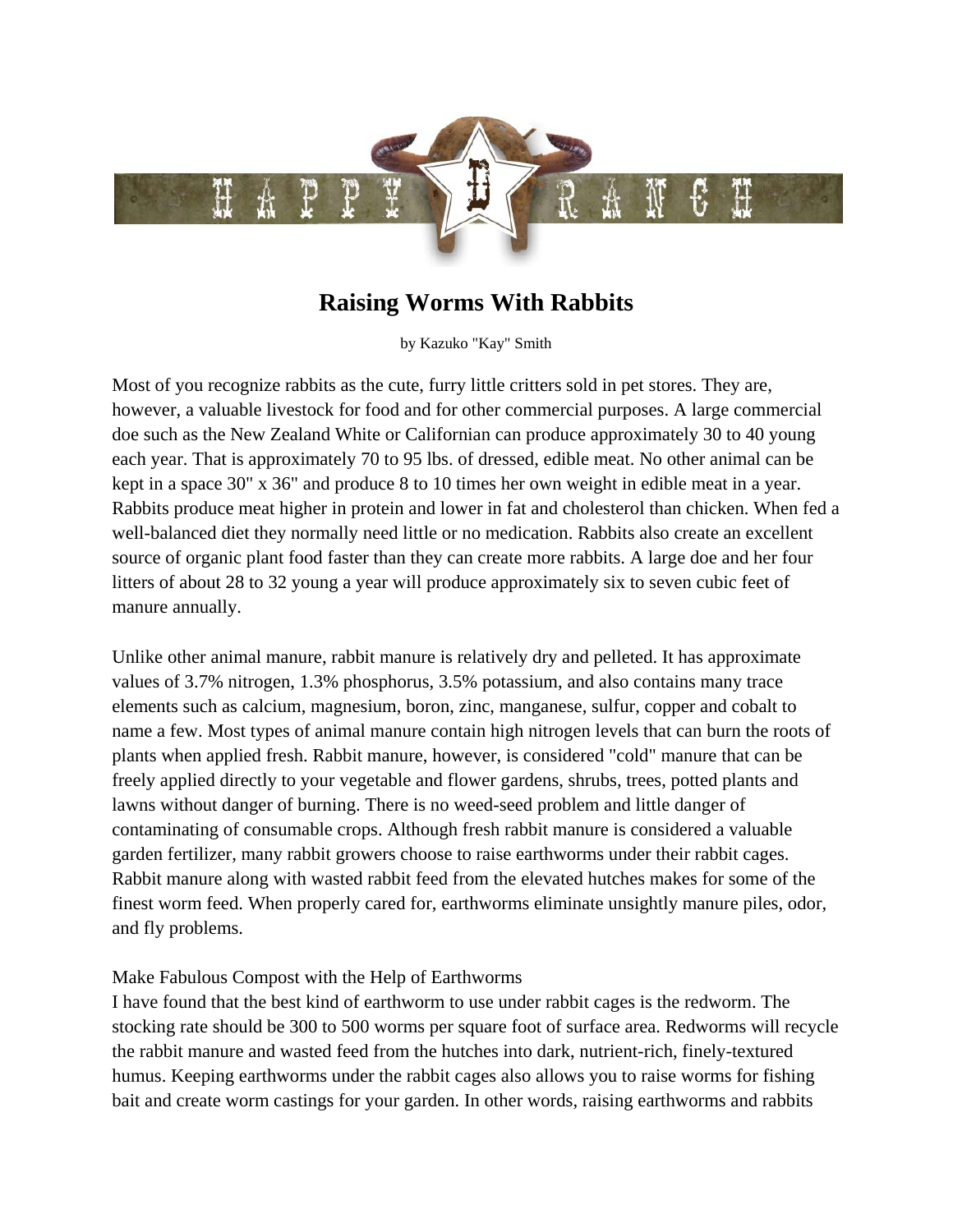to gether results in a triple crop that takes up the same space and offers many great benefits.

Underneath your small rabbit hutch you can build an inexpensive wood frame worm bed about 12 inches deep. The rabbit hutch should be positioned at least 3 foot above the ground and you should use a ½ inch wire mesh floor so rabbit droppings can fall through easily. Add bedding material to the bed: Good bedding can be any combination of carbon: shredded paper products, decomposing leaves, hay, straw, peat moss etc. Start with a 3 to 4 inch layer of carbon material on the bottom of worm bed. Moisten the bedding with water and let your rabbits do their thing until the surface is covered with 1 to 2 inches layer of rabbit manure. Mix the nitrogen (rabbit manure) and carbon (bedding) material together and wet it down thoroughly. Although rabb it manure is considered a cold manure, under these conditions it can still generate heat due to natural decomposition processes, so you must keep mixing the bedding and lightly water it onc e a day for about 2 to 3 days. On the third day, put your hand into the bed to feel for heat. If the bedding material is hot, keep mixing it once a day until all the heat is out of the bedding materia l before you begin putting your worms into the beds. If the bedding is cool to the touch, yo u can re lease the worms. They should disappear immediately into the moist bedding material.

Keep in mind that the worms cannot eat dry, piled-up rabbit manure. Maintain moisture levels so the bedding is just damp enough to squeeze out one or two drops of water when you squeeze. Also, worms cannot tolerate salt but because rabbit urine contains salt, so you must remove the rabbit's wet spots regularly. Leaving undesirable urine spots in the worm bed eventually leads t o a bad odor and insect problems. For best results, keep adding a thin layer of brown material to cover the surface of the bedding and loosen the contents of bed wit h a pitchfork at least two to th ree times a month from top to bottom to avoid packed bedding.

When the worm bed is almost full, move the finished vermicompost over to one side of the bin, place fresh bedding in the space created, and try to spread new rabbit droppings on the new bedding only. The worms will g radually move over to the new bedding and then you can re moved the finished compost.

## M edium to Large-Scale Rabbit Cages

Rabbit cages can be as long as you like. But I think the ideal setups for medium to large-scale rabbit growers are 12' to 24' long unit cages partitioned every 36". They should be 24" wide and 18" high and have metal feeders and water bottles (or automatic drinking valves) attached to the front of the cages. Suspend the cages back to back from the bed's center posts or secure them to ra fters 3' above ground level. The center posts should be spaced every 6' to 8'.

The worm bed itself should be 4" to 5" wider than the hutch area to catch all the rabbit